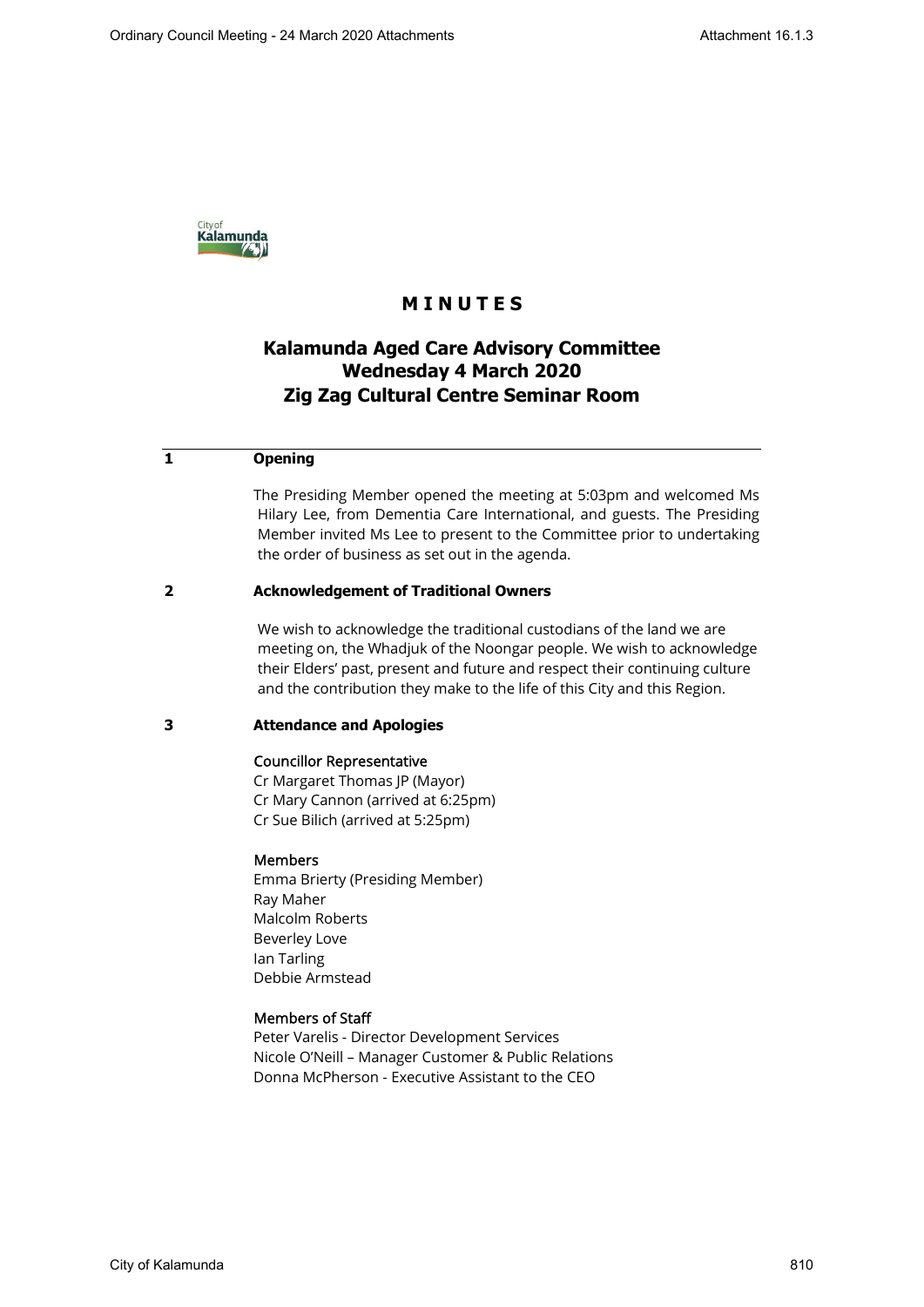Kalamunda Aged Care Advisory Committee Meeting 4 March 2020

## Guests

Hilary Lee, from Dementia Care International Iris Jones

## Apologies

Elaine Sincock Rhonda Hardy - Chief Executive Officer (CEO)

## **4 Confirmation of Minutes**

That the Minutes of the Kalamunda Aged Care Advisory Committee Meeting held on 4 December 2019, as published and circulated, are confirmed as a true and accurate record of the proceedings.

| Moved:    | <b>Emma Brierty</b>    |
|-----------|------------------------|
| Seconded: | <b>Malcolm Roberts</b> |

Vote: **CARRIED**

## **5 Disclosure of Interests**

## **5.1 Disclosure of Financial and Proximity Interest**

- a. Members must disclose the nature of their interest in matter to be discussed at the meeting. (Section 5.56 of the Local Government Act 1995.)
- b. Employees must disclose the nature of their interest in reports or advice when giving the report or advice to the meeting. (Section 5.70 of the Local Government Act 1995.)
- 5.1.1 Nil.

### **5.2 Disclosure of Interest Affecting Impartiality**

a. Members and staff must disclose their interest in matters to be discussed at the meeting in respect of which the member or employee had given or will give advice.

5.2.1 Nil.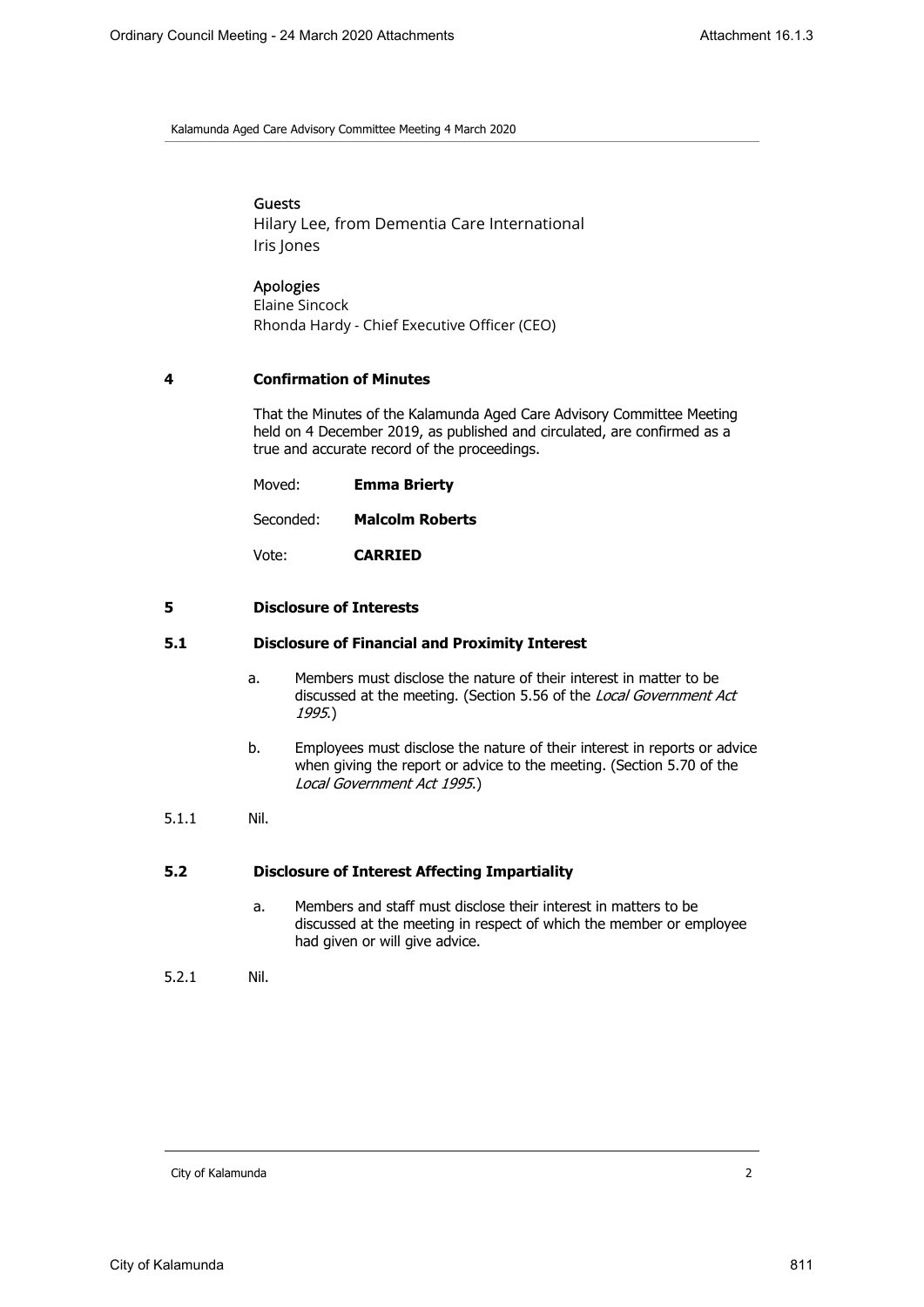Kalamunda Aged Care Advisory Committee Meeting 4 March 2020

| 6 | <b>Correspondence</b> |
|---|-----------------------|
|---|-----------------------|

- 6.1 Correspondence In
- 6.1.1 Correspondence from Hall and Prior in relation to opening of facility in
- 6.2 Correspondence Out
- 6.2.1 Nil.
- **7 Questions or Deputations**
- 7.1 Nil.

## **8 Presentations**

8.1 Hilary Lee – Director & President – Dementia Care International (presentation provided at beginning of meeting.

> Meeting discussed program and opportunities. At this time the committee would not recommend this program to the Council.

### **9 Reports from City of Kalamunda**

9.1 Site Matrix Update

The Director Development Services provided an update on the various projects and sites within the City.

The meeting discussed various issues with Cambridge Reserve and Heidelberg Park.

9.2 City of Kalamunda Projects Update

Update provided in conjunction with Site Matrix Update.

9.3 Royal Commission Update

No discussion.

# **10 General Business**

10.1 Actions and Priorities of Committee

 The Manager Customer & Public Relations facilitated session. Actions and priorities for the committee to be circulated and presented at next meeting.

## **11 Date of Next Meeting**

11.1 Wednesday 4 June 2020